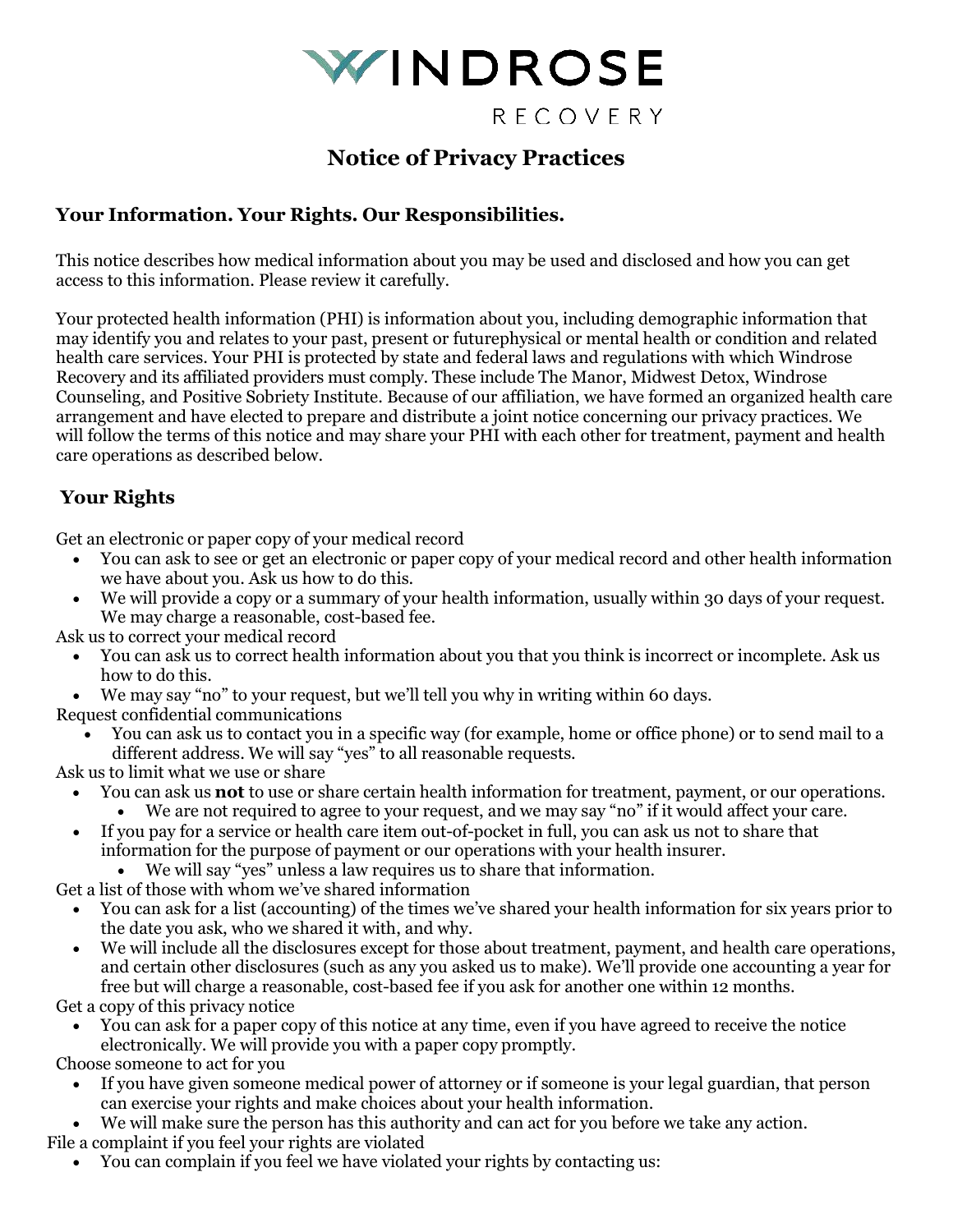Windrose Recovery 13850 W. Capitol Drive Brookfield, WI 53005 414-930-1914

- You can file a complaint with the U.S. Department of Health and Human Services Office for Civil Rights by sending a letter to 200 Independence Avenue, S.W., Washington, D.C. 20201, calling 1-877-696-6775, or visiting [www.hhs.gov/ocr/privacy/hipaa/complaints/.](http://www.hhs.gov/ocr/privacy/hipaa/complaints/)
- We will not retaliate against you for filing a complaint.

# **Your Choices**

For certain health information, you can tell us your choices about what we share. If you have a clear preference for how we share your information in the situations described below, talk to us. Tell us what you want us to do, and we will follow your instructions.

In these cases, you have both the right and choice to tell us to:

- Share information with your family, close friends, or others involved in your care
- Share information in a disaster relief situation

*If you are not able to tell us your preference, for example if you are unconscious, we may go ahead and share your information if we believe it is in your best interest. We may also share your information when needed to lessen a serious and imminent threat to health or safety.*

In these cases, we *never* share your information unless you give us written permission:

- Marketing purposes
- Sale of your information

### **Uses and Disclosures**

#### *How we may use and disclose health information about you:*

- **For treatment.** We may use medical and clinical information about you to provide you with treatment or services, coordinating care or managing your treatment. If you are a substance abuse client, we may disclose PHI to other providers after obtaining your authorization. If you are a mental health client, we may coordinate your care with other providers without authorizations. For example, Windrose Recovery may need to request a list of your current medications prescribed by your primary care physician.
- **For payment.** With your authorization, we may use and disclose protected health information about you so that we can receive payment for the treatment services provided to you. Examples of payment-related activities are: making a determination of eligibility or coverage for insurance benefits, processing claims with your insurance company, reviewing services provided to you to determine medical necessity, or undertaking utilization review activities. If it becomes necessary to use collection processes due to lack of payment for services, we will only disclose the minimum amount of PHI necessary for purposes of collection.
- **For health care operations.** We may use and disclose your protected health information for certain purposes in connection with the operation of our program, including, but not limited to, quality assessment activities, employee review activities, licensing and conducting or arranging for other business activities. For example, we may share your PHI with third parties that perform various business activities (e.g., billing or typing services) provided we have a written contract with the business that requires it to safeguard the privacy of your PHI.
- **Required by law.** Under the law, we must disclose your PHI to you upon your request. In addition, we must make disclosures to the Department of Health Services for the purpose of investigating or determining our compliance with the regulations.
- **Without authorization.** Applicable law also permits us to disclose information about you without your authorization in a limited number of other situations, such as with a court order. These situations are explained below.
- **Health oversight.** We may disclose PHI to a health oversight agency for activities authorized by law, such as for audits, investigations and inspections. Oversight agencies seeking this information include government agencies and organizations that provide financial assistance to the program (such as third party payors) and peer review organizations performing utilization and quality control. If we disclose PHI for substance abuse clients to a health oversight agency, we will have an agreement in place that requires the agency to safeguard the privacy of your information.